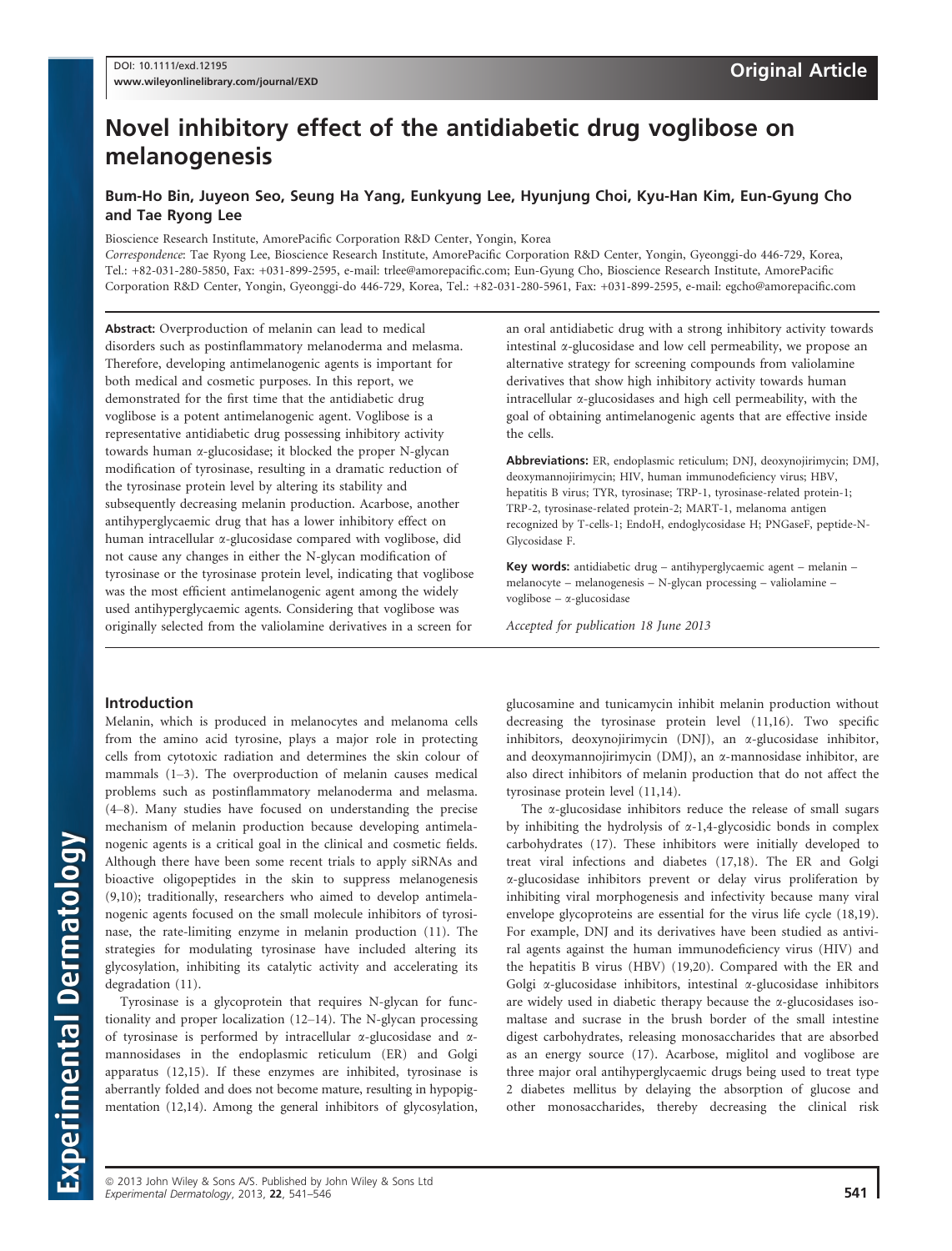## Bin et al.

incurred by the macrovascular complications of diabetes (21,22). These drugs were developed to have low membrane permeability and high stability in the digestive system because the site of drug action is within the small intestine.

In this study, we first tested the antimelanogenic activity of three major oral antihyperglycaemic drugs and determined that voglibose had a strong inhibitory effect on melanin production by blocking the proper N-glycan processing of tyrosinase, resulting in a dramatic reduction of this protein. This effect was not observed to a significant degree in other melanogenic proteins, such as TRP-1 or -2. Another intestinal  $\alpha$ -glucosidase inhibitor, acarbose, did not have these effects on tyrosinase, suggesting that not all intestinal  $\alpha$ -glucosidase inhibitors alter the N-glycan processing of tyrosinase. Finally, we propose an alternative strategy to identify effective antimelanogenic agents by screening valiolamine derivatives with high cell permeability and strong inhibitory activity towards the intracellular a-glucosidases; this alternate screen consists of modifying the strategy used to obtain voglibose, which was designed to obtain compounds with low cell permeability and strong inhibition of the intestinal  $\alpha$ -glucosidases.

# Materials and methods

### Cell culture and materials

Human melanoma MNT-1 cell line was kindly provided by Dr. Lee, Ai-Young at Dongguk university, Seoul, Korea and was maintained at 37°C in MEM (Gibco, Carlsbad, CA, USA) with 20% FBS, 10% high-glucose DMEM (Lonza, Basel, Switzerland) as high energy sources to grow well, 20 mm HEPES and antibiotics. Human melanoma WM266-4 cells were maintained at 37°C in RPMI 1640 medium (Gibco) with 10% FBS and antibiotics. Moderately pigmented normal human melanocytes (Cascade Biologics, Portland, OR, USA) were maintained in M-254 medium (Cascade) containing human melanocyte growth supplement-2 (Cascade). Acarbose, miglitol and voglibose were purchased from Sigma (Sigma, St. Louis, MO, USA) and dissolved in the culture medium. Endo H and PNGase F were purchased from New England Bio Labs (New England Bio Labs, Hitchin, UK) and used according to the manufacturer's instructions.

### Melanin and tyrosinase activity assay

For the melanin assay, the cell pellets were washed with PBS and dissolved in 1 <sup>N</sup> NaOH for 1 h at 80°C. The melanin levels were determined by measuring the absorbance at 450 nm. For melanin assay using a reconstructed human skin model, Neoderm-ME was purchased and maintained as the manufacturer's instructions (Tego Science, Seoul, Korea). Under the continuous treatment of 2 mM voglibose for 7 days, Neoderm-ME was irradiated with  $20 \text{ mJ/cm}^2$  UVB every other day, total three times. Neoderm-ME was dissolved in 1 <sup>N</sup> NaOH and sonicated. The debris was clarified by centrifugation at 16 000  $\times$  g for 1 min, and the absorbance at 450 nm was measured from supernatants. For the tyrosinase activity assay, the cells were lysed with 1% NP-40 in PBS for 10 min at 4°C and clarified by centrifugation for 20 min at 16 000  $\times$  g. The supernatants were combined with 2 mg/ml L-DOPA in PBS and incubated for 1 h at 37°C, and then, the absorbance at 450 nm was measured.

### Cell growth assay

The cells were seeded at a density of  $1 \times 10^4$  per well in 6-well plates. On each day of the assay, the cells were fixed with 4%

paraformaldehyde in PBS for 15 min, washed with PBS and then stained with 500  $\mu$ l of 0.1% crystal violet for 20 min. The stained cells were washed 5 times with PBS, dried for 5 min and lysed with 1 ml of 10% acetic acid. The absorbance at 590 nm was measured to obtain the cell growth curves.

#### Western blot analysis

The cells were lysed with 1% NP-40 in a solution of 0.05 <sup>M</sup> Tris– HCl, pH 7.5, 0.15  $\text{M}$  NaCl, 0.01  $\text{M}$  MgCl<sub>2</sub> and a protease inhibitor cocktail (Sigma). The supernatants were cleared by centrifugation at 16 000  $\times$  g for 20 min. The supernatants were then removed, and the protein content was quantified using the BCA assay. An aliquot of 20  $\mu$ g of protein was loaded into each well of an SDS-PAGE gel. For immunoblotting, the SDS-PAGE gel was electroblotted to a PVDF membrane. Anti-TRP-1 antibody (Santa Cruz Biotechnology, Santa Cruz, CA, USA), anti-TRP-2 antibody (Santa Cruz Biotechnology), anti-GAPDH antibody (Santa Cruz Biotechnology), anti-MART-1 antibody (Thermo Fisher Scientific, CA, USA) and anti-Tyr antibody (Upstate Biotechnology, Lake Placid, NY, USA) were used for protein detection.

### Glucosidase/mannosidase activity assay

The p-nitrophenyl glycoside and p-nitrophenyl mannoside reaction substrates and the yeast a-glucosidase and jack bean a-mannosidase enzymes were purchased from Sigma. 50  $\mu$ l of 0.2 mm each reaction substrate was combined with the equal volume of either MNT-1 cell lysates or 5 mm each enzyme solution in 50 mM phosphate buffer (pH 6.8), and incubated for 30 min at 37°C. Absorbance at 420 nm was measured after addition of a  $1 M Na<sub>2</sub>CO<sub>3</sub> stop solution.$ 

### Quantitative real-time PCR

A 2 µg sample of total RNA was reverse-transcribed into cDNA using ReverTra Ace (Toyobo, Osaka, Japan) and oligo dT. The gene expression analysis was performed using TaqMan® Universal Master Mix and TaqMan® Gene Expression Assays (Applied Biosystems, Foster City, CA, USA) according to the manufacturer's instruction.

### Transmission electron microscopy

Confluent flasks of MNT-1 cells were fixed using Karnovsky fixative for 30 min at RT, collected by centrifugation and then embedded in a low-melting-point agarose matrix. After being washed twice with cold PBS, agarose-embedded cells were postfixed in 2% osmium tetroxide and stained with uranyl acetate. Then, the specimens were dehydrated through a graded ethanol series and embedded in Embed-812 (Electron Microscopy Sciences, Hatfield, PA) at 60°C for 48 h. Ultrathin sections (approximately 70–90 nm) were stained using uranyl acetate and lead citrate and then observed using a transmission electron microscope (TEM; JEM-1200 EX, JEOL). The TEM images were recorded on negative film and transferred into a computer using a scanner (EPSON Perfection V700 PHOTO<sup>TM</sup>) at 1200 dpi.

### Statistical analysis

A two-tailed Student's t-test was used to analyse the differences between the two groups.

#### Results

#### Voglibose inhibited human intracellular a-glucosidase activity

Acarbose, miglitol and voglibose are three antidiabetic drugs that are widely used to treat type II diabetes by inhibiting intestinal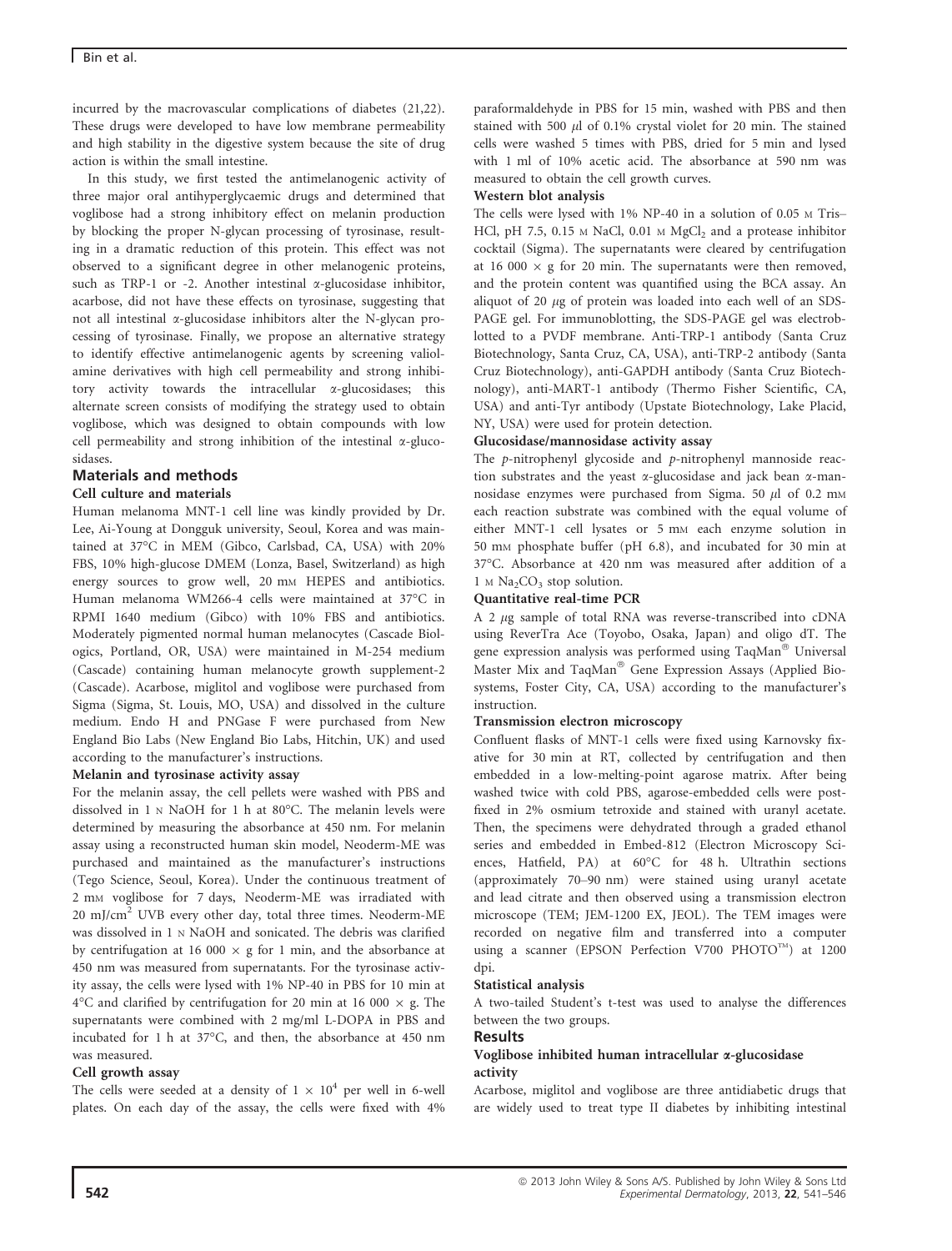a-glucosidases (Fig. 1a). Only miglitol, a 1-deoxynojirimycin (1-DNJ) derivative, has been studied to determine its inhibitory effect on intracellular a-glucosidases, and its precursor DNJ was known as a melanogenesis inhibitor (18). To investigate the direct inhibitory effects of acarbose and voglibose on intracellular a-glucosidases and their possible application as antimelanogenic agents, human melanoma MNT-1 cell extracts were treated with these two diabetic drugs, and then, the  $\alpha$ -glucosidase and  $\alpha$ -mannosidase activities were analysed. Each drug had a significant inhibitory effect on human intracellular a-glucosidases compared with the control treatment (Fig. 1b), and DNJ and voglibose were more effective than acarbose. Acarbose displayed inhibitory activity towards both human intracellular and yeast a-glucosidases, and DNJ had an additional inhibitory effect on  $\alpha$ -mannosidase; however, voglibose inhibited only human intracellular a-glucosidase, suggesting that voglibose is more specific than the other agents and that its inhibitory effect is comparable to that of DNJ (Fig. 1b–e). Considering that these antidiabetic drugs can inhibit human intracellular a-glucosidases, we hypothesized that they could also function as antimelanogenic agents by blocking the N-glycan processing of melanogenic enzymes, which is mediated by intracellular a-glucosidases.



Figure 1. The  $\alpha$ -glucosidase and  $\alpha$ -mannosidase activity assay using antihyperglycaemic agents. (a) Structures of three major antihyperglycaemic agents widely used in antidiabetic medications. (b) Human intracellular *a*-glucosidase activity assay. The MNT-1 cell extract was incubated with p-nitrophenyl glycoside, and the  $\alpha$ -glucosidase activity was spectrophotometrically assayed at 420 nm. (c) Human intracellular  $\alpha$ -mannosidase activity assay. The MNT-1 cell extract was incubated with  $p$ -nitrophenyl mannoside, and the  $\alpha$ -mannosidase activity was spectrophotometrically assayed at 420 nm. (d) Yeast *a*-glucosidase activity assay. (e) Jack bean a-mannosidase activity assay. The data are representative of three independent experiments (\* $P < 0.05$ ; \*\* $P < 0.01$ ; \*\*\* $P < 0.005$ )

#### Voglibose inhibited melanin production in MNT-1 cells

To test this hypothesis, we first treated MNT-1 human melanoma cells with acarbose, miglitol and voglibose for 7 days and observed the colour of the cell pellets to evaluate the possibility that these agents were antimelanogenic agents (Fig. 2a). Visual evaluation and melanin measurement revealed a remarkable reduction in the melanin content of the voglibose-treated cells compared with that of the cells treated with the other agents, and this effect was dose dependent (Fig. 2a,b), and dosage used for this condition did not affect on cell growth (Fig. 2c). Electron microscopic analysis demonstrated that the non-treated control cells contained melanosomes filled with melanin at various stages of maturity (Fig. 2d, control); however, the voglibose-treated cells contained a number of premature melanosomes without apparent melanin accumulation on protein matrix (Fig. 2d, voglibose), implying functional defects in the melanogenic enzymes rather than structural defects in the melanosomes. We counted the numbers of melanized melanosomes and showed much less numbers in voglibose-treated cells than in control (Fig. 2e).

#### Voglibose inhibited proper N-glycan processing of tyrosinase and reduced its protein level in MNT-1 cells and normal human melanocytes

Tyrosinase is the most important melanogenic enzyme involved in the rate-limiting step of melanin synthesis and requires the proper N-glycan processing by intracellular  $\alpha$ -glucosidase and  $\alpha$ mannosidases for functionality and proper localization (12–14). We observed that voglibose functions as an inhibitor of human intracellular a-glucosidases (Fig. 1b); therefore, we analysed the N-glycan processing of tyrosinase. After 10 days of voglibose treatment, the tyrosinase content of MNT-1 cells was much less than that of non-treated or acarbose-treated cells (Fig. 3a,b). The decreased level of tyrosinase protein was not due to a reduction in the tyrosinase mRNA because the mRNA level was slightly increased compared with that of the control cells (Fig. 3c), suggesting that voglibose reduced the level of tyrosinase by altering its stability. We also observed that the reduction of tyrosinase activity was dose dependent (data not shown). The inhibitory effects of voglibose in MNT-1 melanoma cells were also observed in normal human melanocytes, which exhibited reduced melanin production compared with control cells (Fig. 3d). We used DNJ as a positive control because it reduces melanin production by inhibiting the N-glycan processing of tyrosinase (11,15). We examined the total protein levels of tyrosinase in normal melanocytes treated with DNJ or voglibose for 7 days. DNJ- or voglibose-treated melanocytes displayed a remarkable reduction in the total tyrosinase compared with that of non-treated cells (Fig. 3e). To verify that voglibose acted as an intracellular  $\alpha$ -glucosidase inhibitor by affecting the N-glycan processing of tyrosinase during protein synthesis, we treated cell lysates with Endo H and PNGase F, which deglycosylated the improperly processed N-glycan and all of the N-glycans of tyrosinase, respectively (14,23). Compared with the non-treated control, in which Endo H-resistant tyrosinase bands were present at a relatively high rate, the DNJ- or voglibose-treated cells showed no Endo H-resistant tyrosinase bands (Fig. 3e), suggesting that most of the tyrosinase was not processed properly in the DNJ- or voglibose-treated melanocytes. The observed reduction of tyrosinase in the DNJtreated cells is inconsistent with previous reports in which DNJ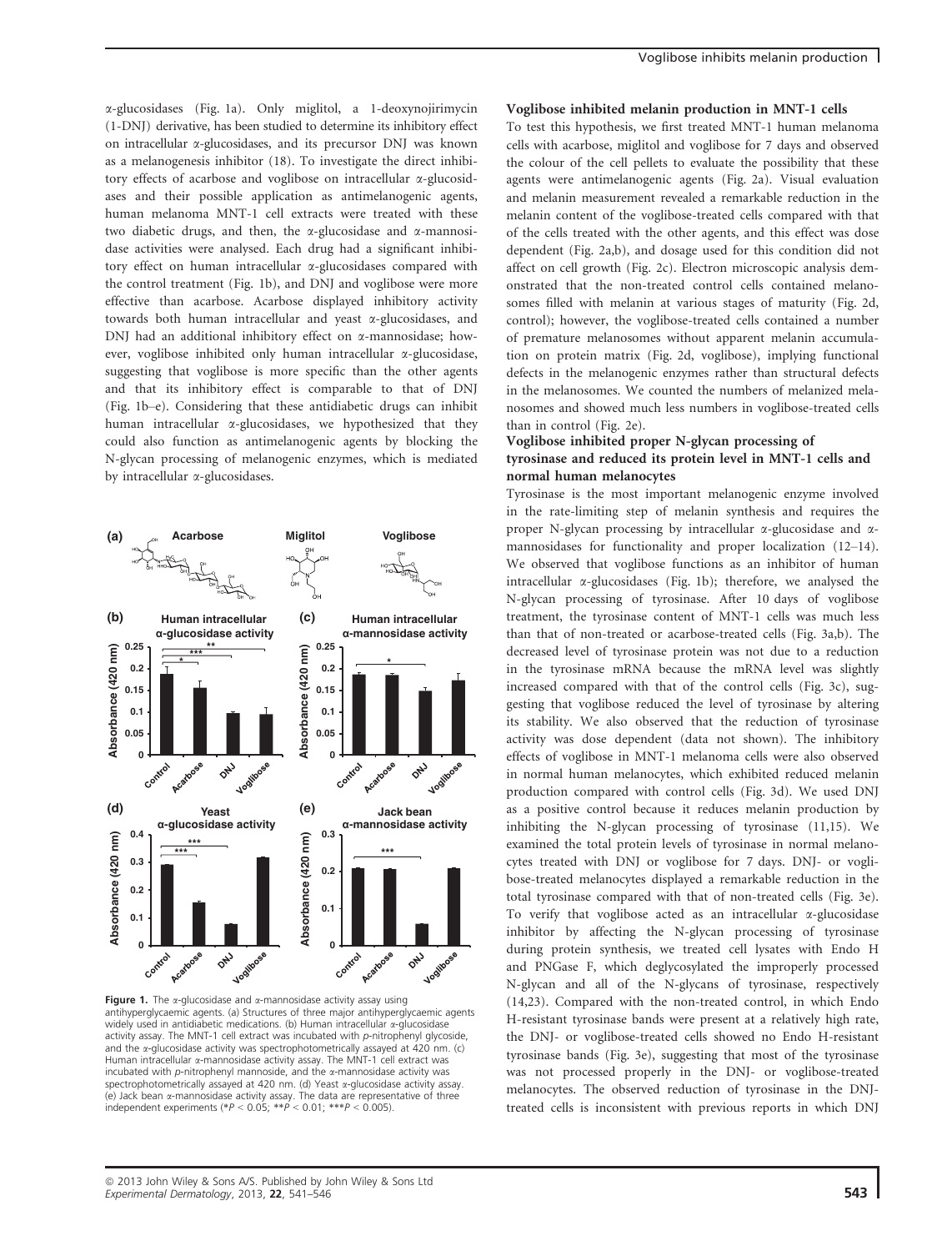

Figure 2. The inhibitory effects of antihyperglycaemic agents on melanin production. (a) After cells were treated with 1 mm solution of acarbose, miglitol or voglibose for 7 days, 5  $\times$  10<sup>4</sup> cells were collected by centrifugation and monitored. (b) The melanin content was measured at 450 nm. The data are representative of three independent experiments  $(**P < 0.01: **P < 0.005)$ . (c) representative of three independent experiments (\*\*P <sup>&</sup>lt; 0.01; \*\*\*P <sup>&</sup>lt; 0.005). (c) The cell growth curves after voglibose treatment. Cells were treated with each concentration of voglibose for  $\frac{3}{4}$  days, and cell growth assay was performed as described in Materials and methods. (d) Electron microscopy analysis. The arrowheads indicate melanosomes. (e) Melanized melanosome numbers were counted from electron microscopic images. A total of twenty fields from four representative images were counted (\*P <sup>&</sup>lt; 0.05).

was administered for 3 days and did not affect the level of tyrosinase protein (14,24). However, we observed a significant reduction of tyrosinase protein in both MNT-1 human melanoma cells (Fig. 3a) and normal melanocytes after 7 days of treatment (Fig. 3e), suggesting that the tyrosinase decreases in response to DNJ treatment is evident only after long-term treatment. Taken together, we concluded that voglibose reduced melanin production by inhibiting the proper N-glycan processing of tyrosinase mediated by the intracellular  $\alpha$ -glucosidases, thereby decreasing tyrosinase protein.

In addition to tyrosinase, several other glycoproteins are also involved in melanin production (13,25). To elucidate the involvement of these melanogenesis-related proteins in voglibose-induced hypopigmentation, immunoblotting analysis was performed. No apparent changes in the melanogenesis-related proteins TRP-2 and MART-1 were detected at various concentrations of voglibose, including 1 mM, at which the total tyrosinase level was significantly reduced (Fig. 3a,d and S1A). Although there was no significant change in the total protein level of another glycoprotein, TRP-1 (Figure S1A), its glycosylation state appeared to be slightly affected by voglibose treatment (Figure S1B). These data suggest that the stability of tyrosinase is more sensitive to its glycosylation state than to that of other glycoproteins, including TRP-1. It is also possible that the changed glycosylation state of TRP-1 could



Figure 3. The effects of voglibose on tyrosinase expression and folding. (a) Protein expression level of tyrosinase in MNT-1 cells. MNT-1 cells were cultured with 1 mm voglibose or 1 mm acarbose for 10 days. (b) Quantification of tyrosinase protein level was performed with ImageJ software (http://rsbweb.nih.gov/ij/download.html)<br>(\*\*\*P < 0.005). (c) mRNA expression level of tyrosinase. The data are representative of three independent experiments  $(*^{**}P < 0.005)$ . (d) Normal representative of three independent experiments (\*\*\*P < 0.005). (d) Normal<br>human melanocytes were cultured with 1 mm deoxynojirimycin (DNJ) or 1 mm voglibose for 7 days. 5  $\times$  10<sup>4</sup> cells were collected by centrifugation and monitored. (e) Deglycosylation assay. Extracts of normal human melanocytes that had been treated with 1 mm DNJ or voglibose for 7 days were incubated with Endo H or PNGase F. The arrowheads and arrows indicate the Endo H-resistant and Endo H-susceptible proteins, respectively. The Endo H-resistant bands of high molecular weight are the glycosylated forms (arrowhead), whereas the Endo Hsusceptible bands of low molecular weight represent the deglycosylated forms (arrow).

affect melanin production through altering the interaction with other melanogenic proteins, such as tyrosinase or TRP-2. Acarbose treatment did not affect the total protein levels of TRP-1, TRP-2 or MART-1 or the activity of tyrosinase (Figure S1C,D).

#### Voglibose inhibited melanin production in a reconstructed human skin model

To observe the inhibitory effect of voglibose on melanin production in human skin, voglibose was applied to the reconstructed human skin for 7 days. Under the continuous treatment of voglibose, the reconstructed human skins were irradiated with  $20 \text{ mJ/cm}^2$  UVB every other day, total three times to increase melanin production. The visual and spectrophotometric evaluations revealed the significant reduction of melanin content in voglibose-treated reconstructed human skins compared with control-treated ones (Fig. 4a,b). These results imply the possibility of voglibose as an antimelanogenic agent which is applicable in human skin.

## **Discussion**

Oral antihyperglycaemic agents used to treat type 2 diabetes mellitus were developed to inhibit intestinal  $\alpha$ -glucosidases, such as sucrase, isomaltase and maltase, by blocking the cleavage of  $\alpha$ -1, 4-glycosidic bonds in carbohydrates (17). Among oral antihyperglycaemic agents, acarbose is a natural product isolated from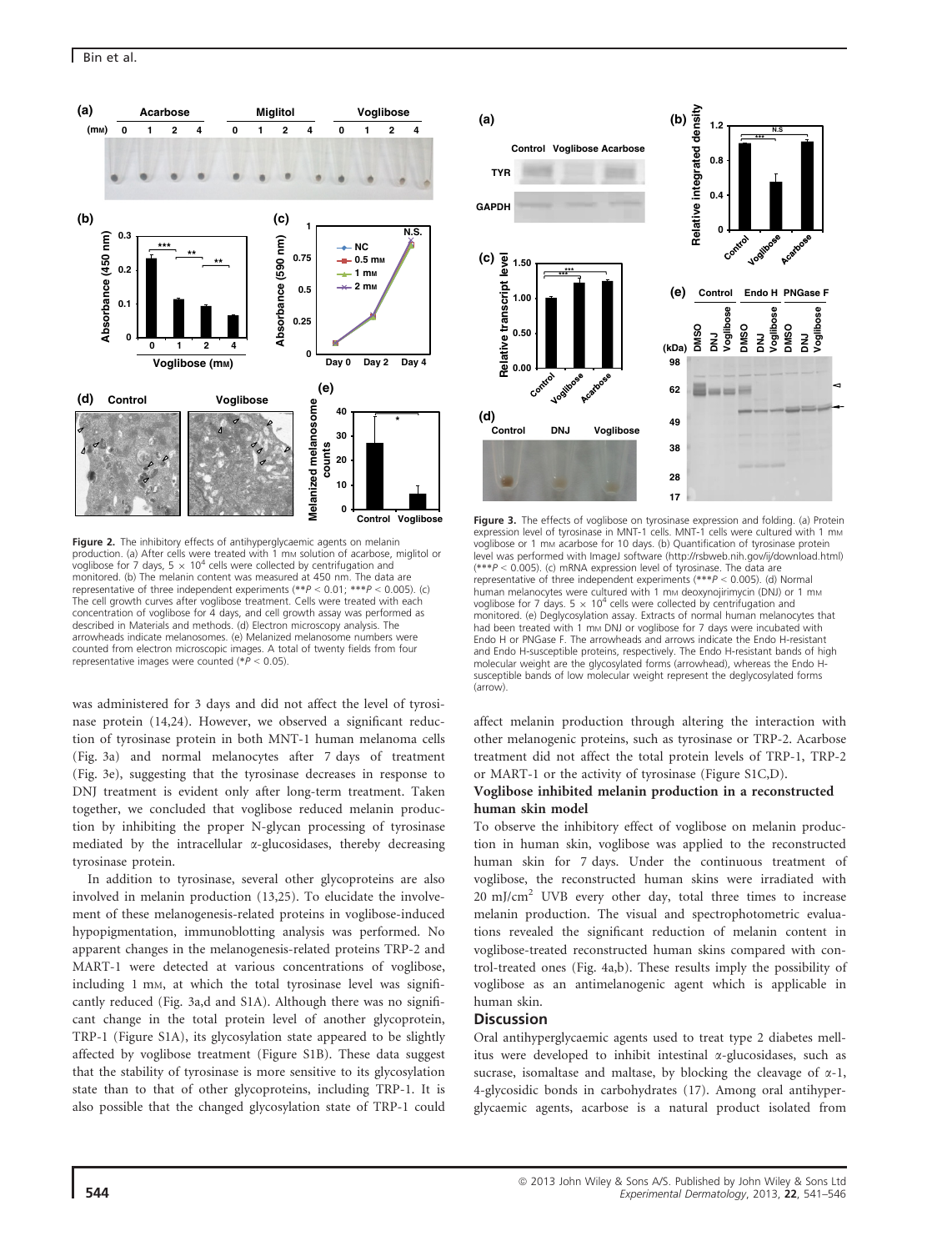

Figure 4. The inhibitory effect of voglibose on melanin production in a reconstructed human skin model. (a) Under the treatment of 2 mm voglibose for 7 days, the reconstructed human skins were irradiated with 20 mJ/cm<sup>2</sup> UVB every other day, totally three times. Three representative images were shown. (b) The melanin content from the lysates was measured at 450 nm after dissolving the reconstructed human skins with 1 N NaOH. Statistical significance is indicated by asterisks ( $n = 6$ , \*\* $P < 0.01$ )

Actinoplanes strains that competitively inhibits intestinal sucrase and isomaltase in the intestinal brush border (26–28). Both miglitol, 1-DNJ derivative, and voglibose, a valiolamine derivative, are research products that have been adapted for use as oral antihyperglycaemic agents with a high stability in the digestive system and a strong inhibitory effect on the intestinal  $\alpha$ -glucosidases (29,30). However, the inhibitory effects of acarbose and voglibose on intracellular a-glucosidases have not yet been elucidated. In this study, we first demonstrated that these drugs also have inhibitory effects on intracellular a-glucosidases, but only voglibose

#### Voglibose inhibits melanin production

shows antimelanogenic activity by blocking the proper N-glycan processing of tyrosinase, suggesting different inhibitory effects on melanin production among this group of antidiabetic drugs (Fig. 2).

Tyrosinase possesses seven N-glycosylation sites, the improper modification of which causes a loss of functional activity (12,15). Type 1 oculocutaneous albinism is caused by mutations in the Nglycosylation sites in tyrosinase (31). Therefore, early attempts to develop antimelanogenic drugs were focused on glycosylation inhibitors, such as glucosamine, tunicamycin, glutathione, ferritin, feldamycin and N-butyl deoxynojirimycin (11). Interestingly, none of those agents induced remarkable changes in the tyrosinase protein expression level (11). However, our data revealed that tyrosinase protein was dramatically reduced after the N-glycan processing was altered by voglibose treatment. Although all of these reagents supposedly inhibit the glycosylation of tyrosinase in the cells, one possible reason for this difference is the time period for treatment. We treated cells with voglibose for 7 days, but the other drugs were administered for relatively shorter time periods, such as 3 days (14,24). Another explanation for the difference might be the different specificity or inhibitory mechanism of each reagent against glycosylation. Among oral antihyperglycaemic agents, voglibose most efficiently blocked melanin production, consistent with its specific inhibitory effect on human intracellular a-glucosidases, which is responsible for N-glycan processing of tyrosinase. Compared with voglibose, acarbose showed a potent inhibitory effect on yeast rather than on human  $\alpha$ -glucosidase, and DNJ inhibited the broad spectrum of enzymes, including  $\alpha$ -glucosidase or  $\alpha$ -mannosidase (Fig. 1). The specific and narrow spectrum of the action of voglibose on human intracellular a-glucosidases might be one reason why voglibose efficiently blocks the intracellular N-glycan processing of tyrosinase.

Voglibose is a derivative of valiolamine (30). N-substituted valiolamine derivatives, including voglibose, were systemically synthesized and tested in a screen for oral antihyperglycaemic drugs that had a strong inhibitory effect on intestinal sucrase and maltase, low cell membrane permeability and high stability in the digestive system, particularly the small intestine (30). In contrast to the oral antihyperglycaemic drugs, for intracellular  $\alpha$ -glucosidase inhibitors to have efficient antimelanogenic activities, they must be highly cell permeable, stable within cells or the circulatory system and strongly inhibit human intracellular a-glucosidases. Because each intracellular a-glucosidase inhibitor in medical use induces different cellular responses and produces different side effects (18), the development of more potent agents with fewer side effects is also necessary. Although voglibose has a potent inhibitory effect on melanogenesis by working on the intracellular and intestinal  $\alpha$ glucosidases, valiolamine derivatives can be good candidates to discover the effective antimelanogenic agents by changing the screening scheme to select the agents possessing potent inhibitory activity towards intracellular  $\alpha$ -glucosidases, high cell permeability and fewer side effects.

In conclusion, we showed that the antidiabetic drug voglibose could function as an antimelanogenic agent because it causes improper N-glycan processing of tyrosinase by inhibiting intracellular a-glucosidases, thereby decreasing the tyrosinase protein level. Considering that voglibose was originally derived from valiolamine and modified to have low cell permeability, an alternative strategy is possible for screening the high cell-permeable antimela-